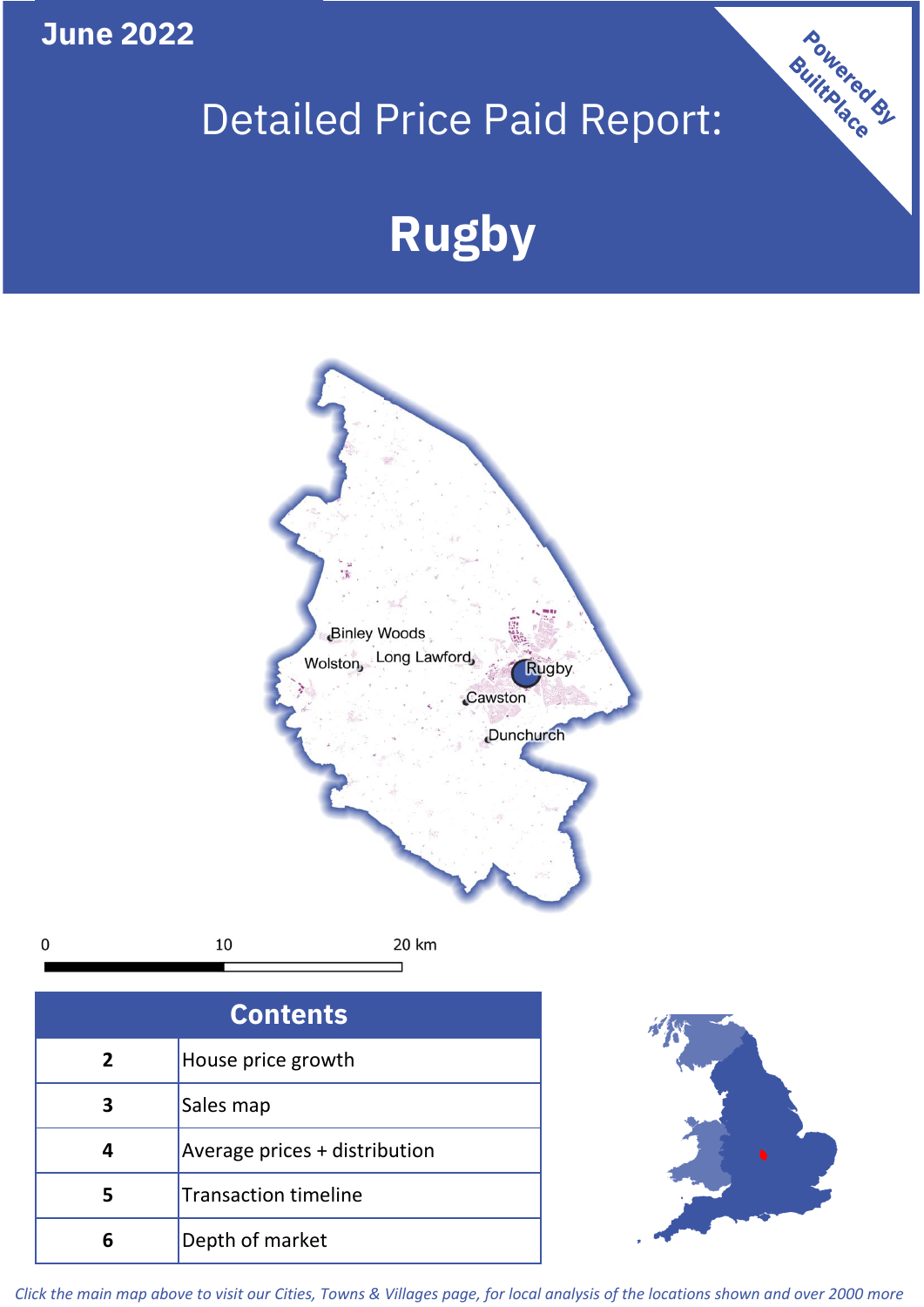#### **Headline Data**

|                     | <b>Current level</b> | 3 month  | <b>Annual</b> | 5 year   | 10 year |
|---------------------|----------------------|----------|---------------|----------|---------|
| <b>House prices</b> | £294,095             | 4.4%     | 11.7%         | 35.8%    | 81.7%   |
| <b>Transactions</b> | 1,738                | $-11.6%$ | $-1.0%$       | $-10.6%$ | 35.9%   |

#### **House Price Growth (April 2022 data)**

#### *Annual Change in House Prices*



House prices in Rugby grew by 11.7% in the 12 months to April 2022 (based on 3-month smoothed data). By comparison national house prices grew by 10.7% and prices in the West Midlands grew by 10.9% over the same period.

Rugby house prices are now 59.0% above their previous peak in 2007, compared to +45.8% for the West Midlands and +52.9% across England.



#### *Year-To-Date Change in House Prices, December to April*

Local prices have grown by 5.2% in 2022 so far, compared to growth of 5.0% over the same period last year.

#### *Source: OS OpenData; UK House Price Index (Contains HM Land Registry data © Crown copyright)*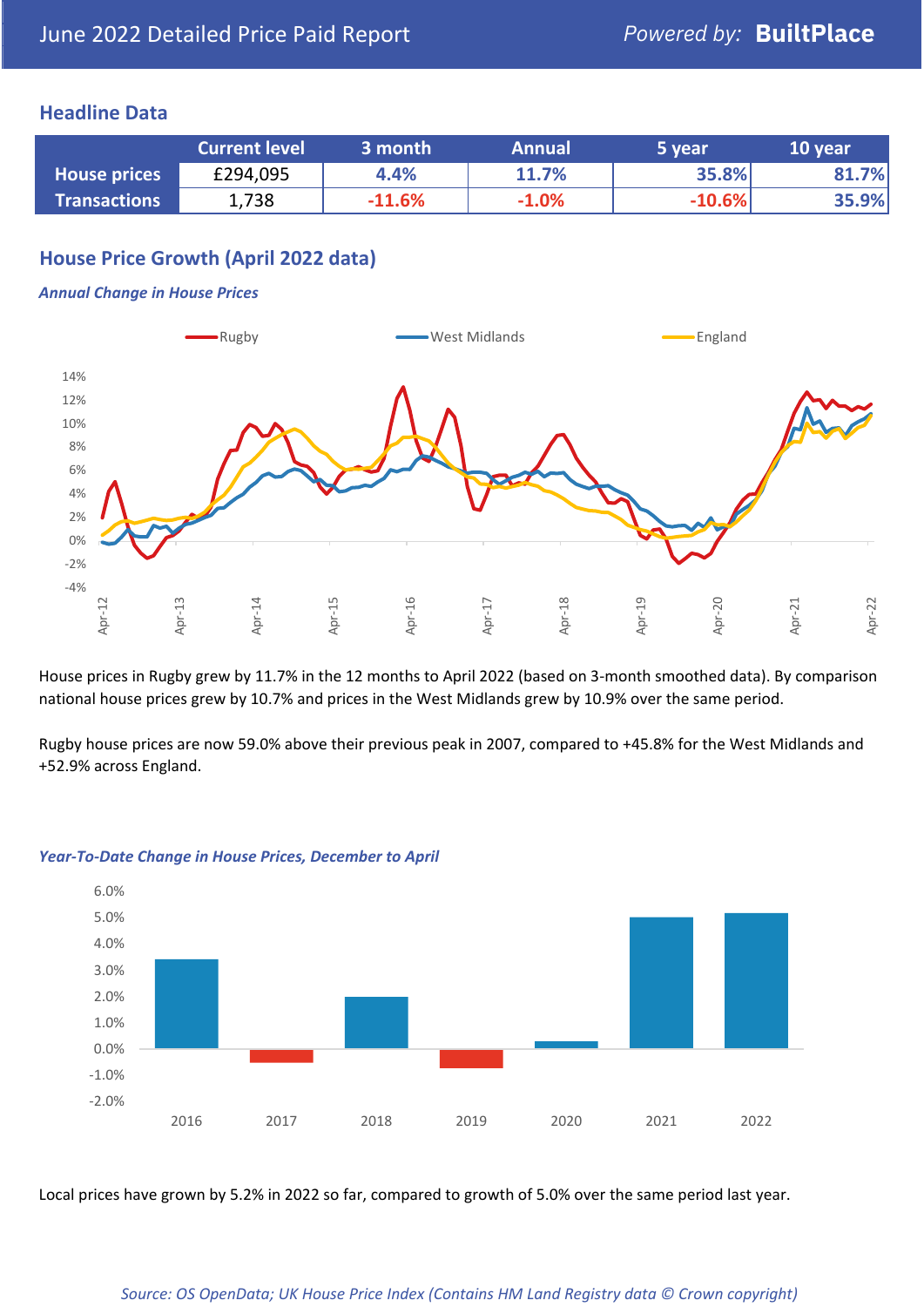### **House Price Map**

*12 months to April 2022*



*Each point is one postcode, coloured by the average value relative to all sales in this local authority (price bands are LA-specific quintiles).*

### **Map Key**

| 1st quintile / lowest 20%  |
|----------------------------|
|                            |
|                            |
|                            |
| 5th quintile / highest 20% |
|                            |

#### *Source: OS OpenData; UK House Price Index (Contains HM Land Registry data © Crown copyright)*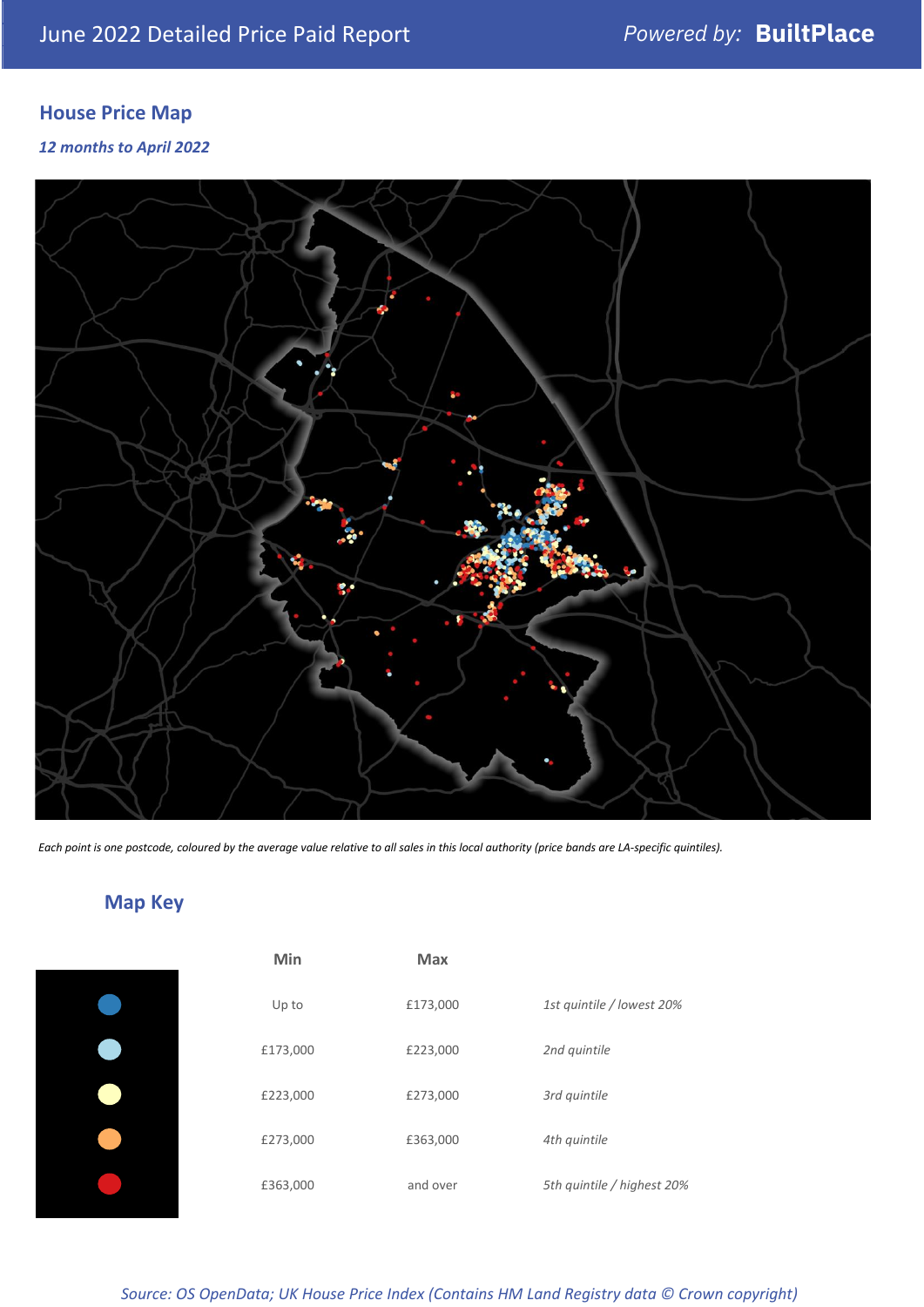### **Average House Price by Property Type**

#### *12 months to April 2022*



|                 | <b>New</b>           | <b>Second hand</b> |  |  |
|-----------------|----------------------|--------------------|--|--|
| <b>Flat</b>     | No recorded<br>sales | £129,342           |  |  |
| <b>Terraced</b> | No recorded<br>sales | £206,584           |  |  |
| Semi-detached   | £267,099             | £256,193           |  |  |
| <b>Detached</b> | £377,588             | £433,929           |  |  |

#### **House Price Distribution by Year**

*All properties, by price band and calendar year (2020 = year to date)*

|                    | 1997 | 2002 | 2007 | 2012 | 2017 | 2019 | 2020 |
|--------------------|------|------|------|------|------|------|------|
| <b>Under £100k</b> | 86%  | 46%  | 9%   | 12%  | 3%   | 1%   | 3%   |
| £100-200k          | 13%  | 41%  | 63%  | 58%  | 42%  | 28%  | 36%  |
| E200-300k          | 1%   | 11%  | 18%  | 19%  | 31%  | 38%  | 34%  |
| £300-400k          | 0%   | 1%   | 6%   | 6%   | 14%  | 18%  | 15%  |
| £400-500k          | 0%   | 1%   | 2%   | 3%   | 6%   | 7%   | 6%   |
| <b>£500k-1m</b>    | 0%   | 0%   | 1%   | 1%   | 4%   | 7%   | 6%   |
| £1-2m              | 0%   | 0%   | 0%   | 0%   | 0%   | 0%   | 1%   |
| <b>Over £2m</b>    | 0%   | 0%   | 0%   | 0%   | 0%   | 0%   | 0%   |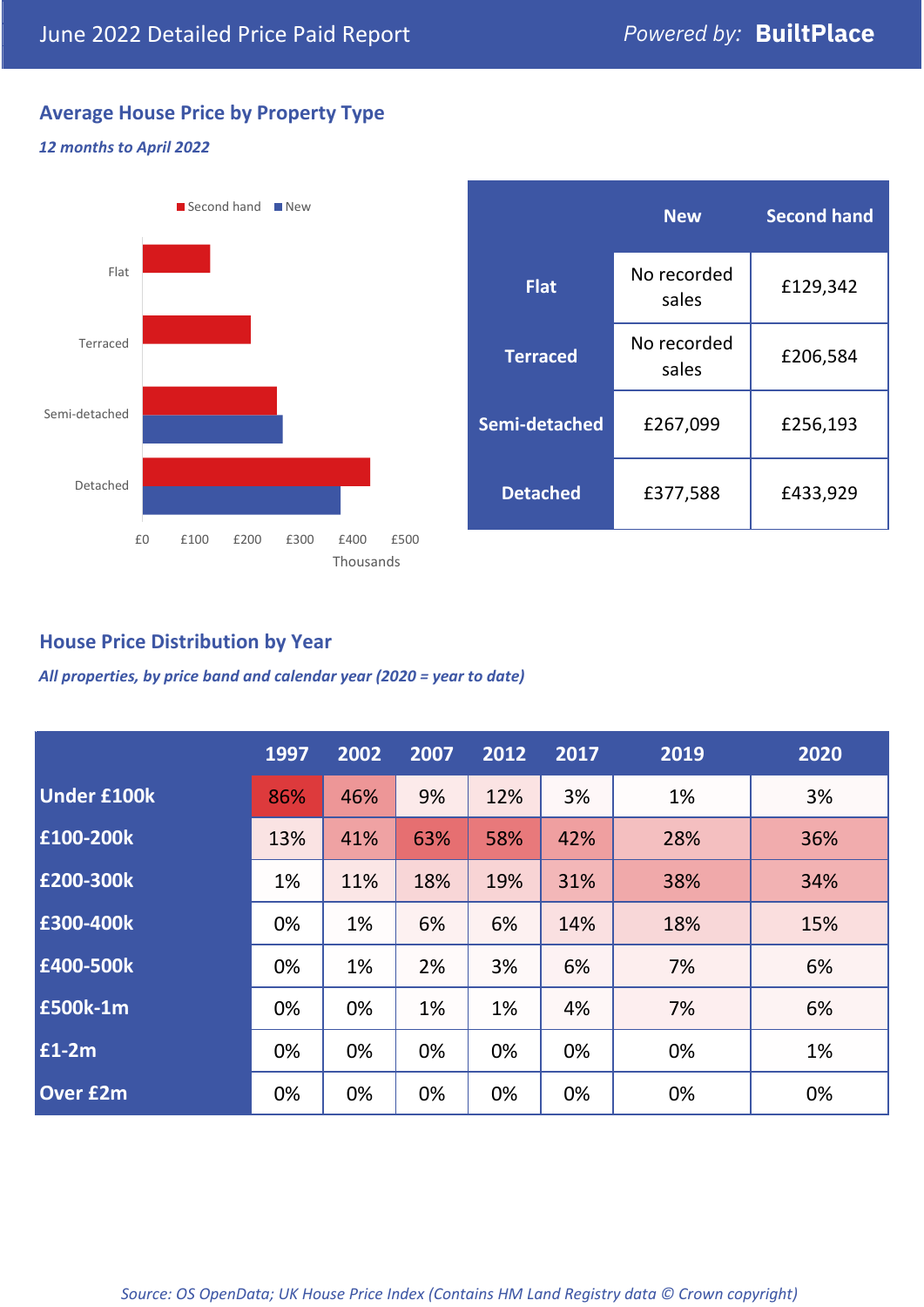#### **Transactions (February 2022 data)**

*Annual Transactions, Indexed (2001-05 average = 100)*



There were 1,738 transactions in Rugby during the 12 months to February 2022. This is 75% of the average from 2001-05 and suggests activity is below pre-downturn levels.

Transactions in Rugby have fallen by 7.6% since 2014, compared to changes of -4.1% for West Midlands and -7.7% for England.



#### *Cash and New Build Sales as % of Total, by Year*

*Note: The data on this page EXCLUDES transactions identified as transfers under a power of sale/repossessions, buy-to-lets (where they can be identified by a mortgage), and transfers to non-private individuals - i.e. it comprises only Land Registry 'A' data.*